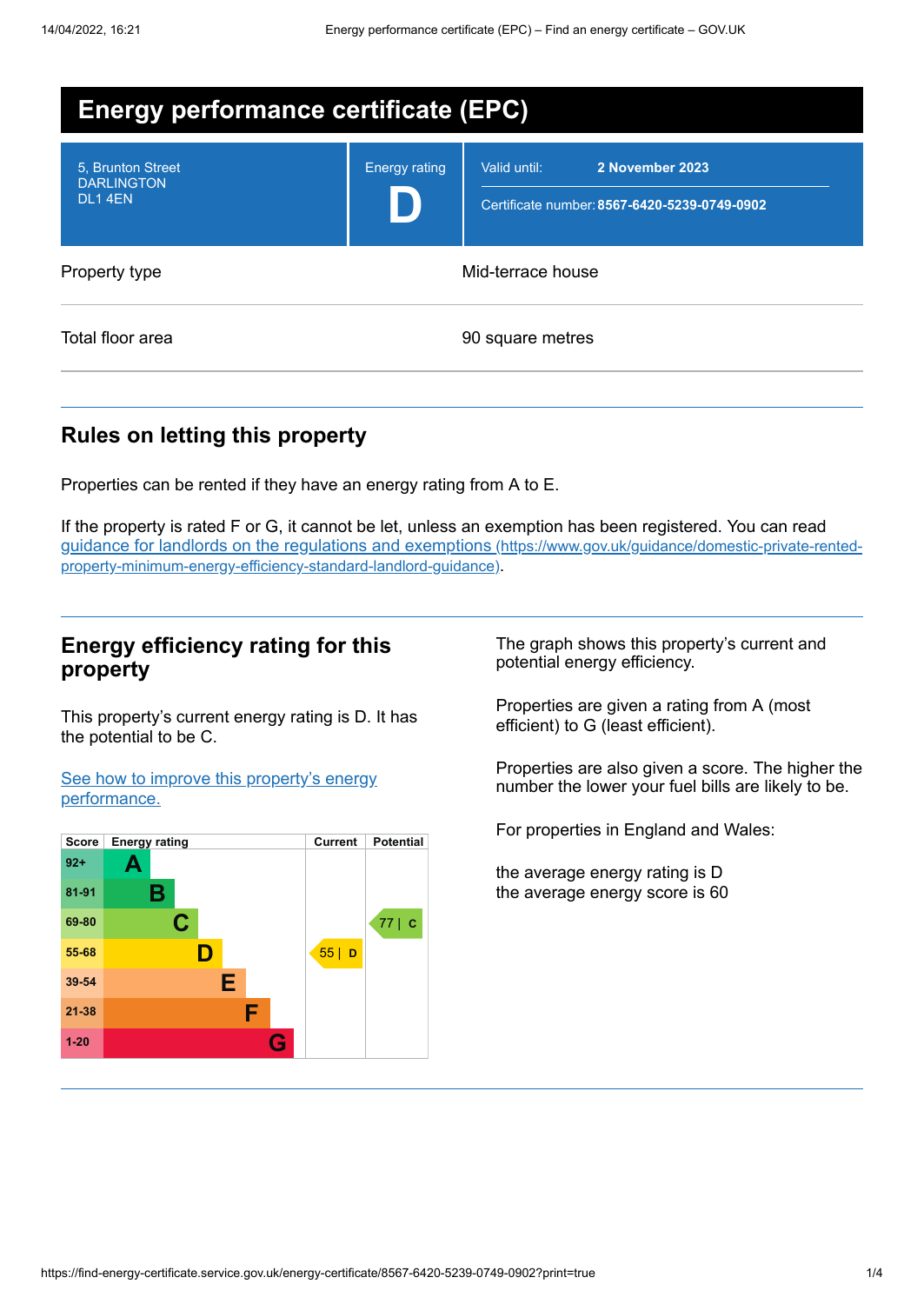# **Breakdown of property's energy performance**

This section shows the energy performance for features of this property. The assessment does not consider the condition of a feature and how well it is working.

Each feature is assessed as one of the following:

- very good (most efficient)
- good
- average
- poor
- very poor (least efficient)

When the description says "assumed", it means that the feature could not be inspected and an assumption has been made based on the property's age and type.

| <b>Feature</b>       | <b>Description</b>                             | Rating    |
|----------------------|------------------------------------------------|-----------|
| Wall                 | Solid brick, as built, no insulation (assumed) | Very poor |
| Roof                 | Pitched, no insulation (assumed)               | Very poor |
| Window               | Fully double glazed                            | Average   |
| Main heating         | Boiler and radiators, mains gas                | Good      |
| Main heating control | Programmer, room thermostat and TRVs           | Good      |
| Hot water            | From main system                               | Good      |
| Lighting             | Low energy lighting in 11% of fixed outlets    | Poor      |
| Floor                | Suspended, no insulation (assumed)             | N/A       |
| Secondary heating    | None                                           | N/A       |

#### **Primary energy use**

The primary energy use for this property per year is 297 kilowatt hours per square metre (kWh/m2).

| <b>Environmental impact of this</b><br>property                                                        |                 | This property produces                                                                                                                                        | 5.1 tonnes of CO2 |
|--------------------------------------------------------------------------------------------------------|-----------------|---------------------------------------------------------------------------------------------------------------------------------------------------------------|-------------------|
| This property's current environmental impact<br>rating is E. It has the potential to be C.             |                 | This property's potential<br>production                                                                                                                       | 2.7 tonnes of CO2 |
| Properties are rated in a scale from A to G<br>based on how much carbon dioxide (CO2) they<br>produce. |                 | By making the recommended changes, you<br>could reduce this property's CO2 emissions by<br>2.4 tonnes per year. This will help to protect the<br>environment. |                   |
| Properties with an A rating produce less CO2                                                           |                 |                                                                                                                                                               |                   |
| than G rated properties.                                                                               |                 | Environmental impact ratings are based on<br>assumptions about average occupancy and                                                                          |                   |
| An average household<br>produces                                                                       | 6 tonnes of CO2 | energy use. They may not reflect how energy is<br>consumed by the people living at the property.                                                              |                   |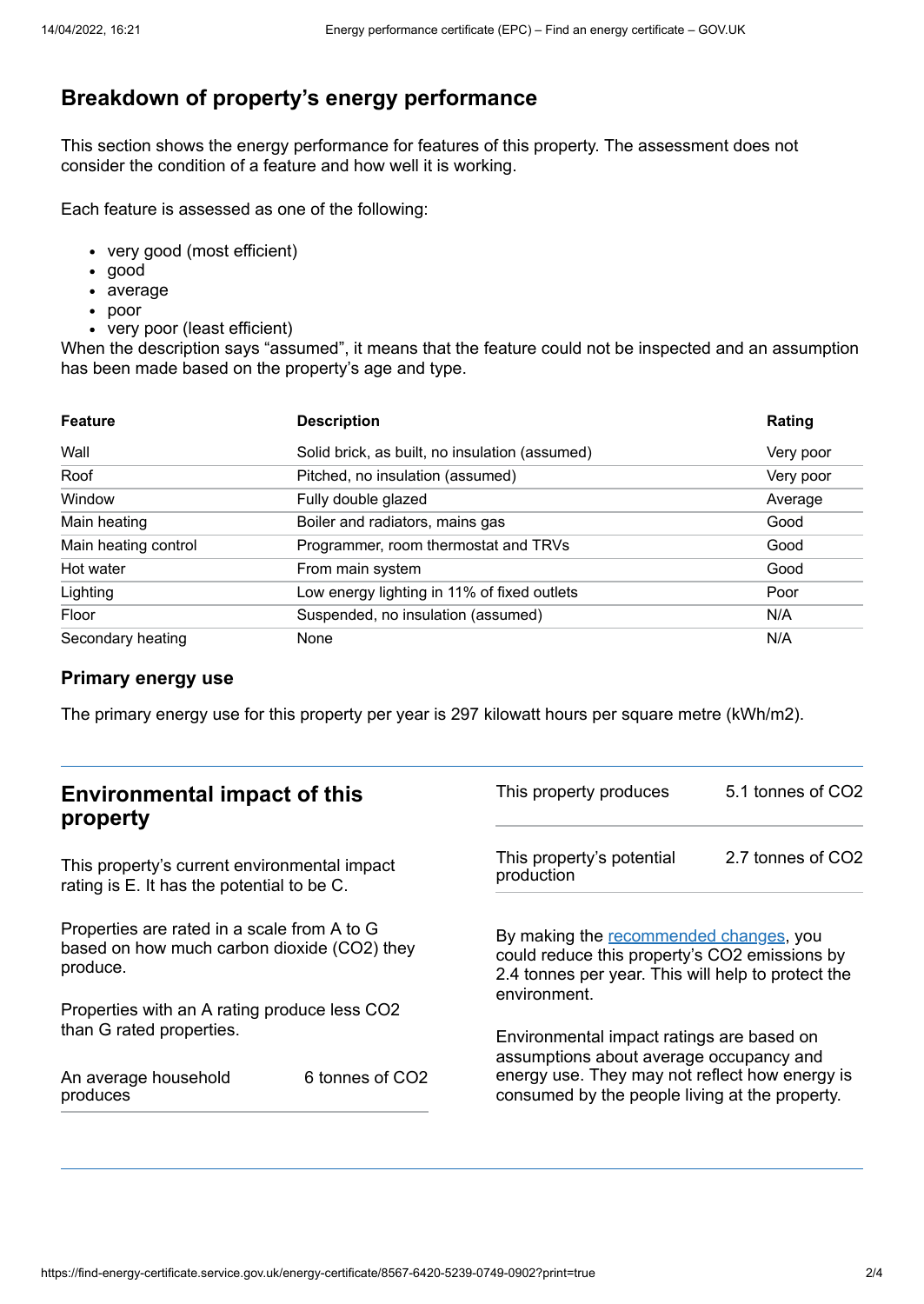# <span id="page-2-0"></span>**How to improve this property's energy performance**

Making any of the recommended changes will improve this property's energy efficiency.

If you make all of the recommended changes, this will improve the property's energy rating and score from D (55) to C (77).

| <b>Recommendation</b>                   | <b>Typical installation cost</b> | <b>Typical yearly saving</b> |
|-----------------------------------------|----------------------------------|------------------------------|
| 1. Internal or external wall insulation | £4,000 - £14,000                 | £197.36                      |
| 2. Floor insulation                     | £800 - £1,200                    | £40.54                       |
| 3. Low energy lighting                  | £40                              | £39.49                       |
| 4. Solar water heating                  | £4,000 - £6,000                  | £26.91                       |
| 5. Solar photovoltaic panels            | £9,000 - £14,000                 | £219.31                      |

#### **Paying for energy improvements**

Find energy grants and ways to save energy in your home. [\(https://www.gov.uk/improve-energy-efficiency\)](https://www.gov.uk/improve-energy-efficiency)

## **Estimated energy use and potential savings**

| Estimated yearly energy<br>cost for this property | £1099 |
|---------------------------------------------------|-------|
| Potential saving                                  | £305  |

The estimated cost shows how much the average household would spend in this property for heating, lighting and hot water. It is not based on how energy is used by the people living at the property.

The estimated saving is based on making all of the [recommendations](#page-2-0) in how to improve this property's energy performance.

For advice on how to reduce your energy bills visit Simple Energy Advice [\(https://www.simpleenergyadvice.org.uk/\)](https://www.simpleenergyadvice.org.uk/).

#### **Heating use in this property**

Heating a property usually makes up the majority of energy costs.

#### **Estimated energy used to heat this property**

| Space heating | 18230 kWh per year |
|---------------|--------------------|
| Water heating | 2188 kWh per year  |
|               |                    |

## Potential energy savings by installing insulation

| Type of insulation    | Amount of energy saved |  |
|-----------------------|------------------------|--|
| Loft insulation       | 4320 kWh per year      |  |
| Solid wall insulation | 5135 kWh per year      |  |